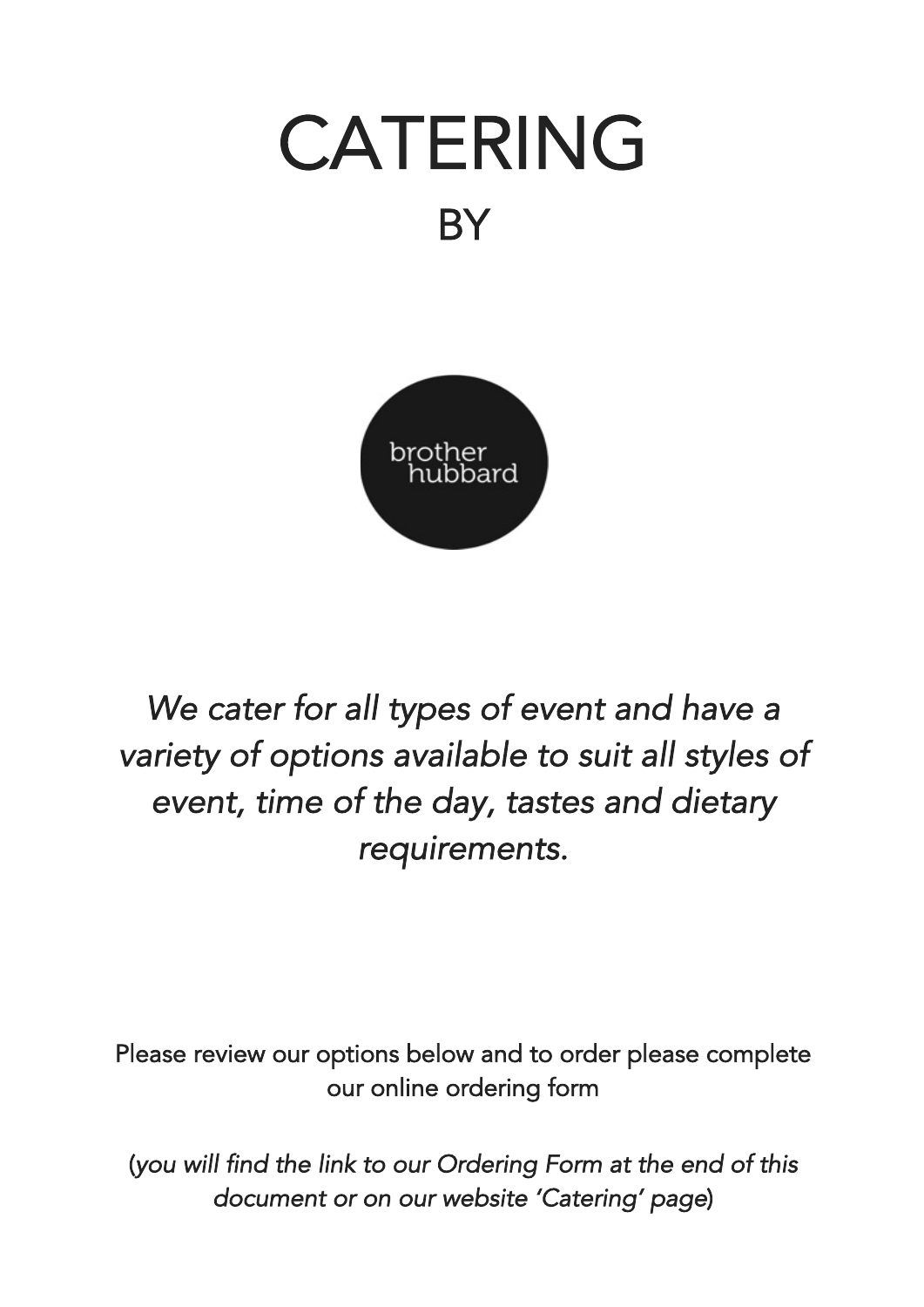# BREAKFAST

We've several types of offering available for breakfast. We make everything from scratch in our kitchens on Capel St and our baked items are fresh from the oven each morning.

Please note that we are able to cater exceptionally well for vegetarian, vegan and gluten-free guests so please specify if you require anything in that regard when placing your order.

### LIGHT BREAKFAST (from €9.95 per person)

A breakfast comprising of granola, sweet pastries and hot drinks.

- A choice of either:
	- § Mini Granola Pots (homemade granola with organic Greek yogurt & seasonal fruit compote) OR
	- Sweet Pastries: Freshly baked Cinnamon & Walnut Scrolls OR Our Homemade Scones with Orange Blossom Butter & Raspberry-Juniper Jam

AND

§ Irish Breakfast Tea / Single Origin Specialty Filter Coffee (allowing 2 cups per person)\*

### *Optional extra: Orange Juice / Raspberry Apple & Rose Juice*

Note: as an alternative to the sweet pastries above, we can provide savoury alternatives – these would be our Sausage Rolls with Pork, Fennel and Chorizo OR Borek Pastries with Feta, Spinach and Potato, for which a supplement would apply.

### MEDIUM BREAKFAST (from €12.95 per person)

A breakfast comprising of granola with sweet pastries and hot drinks.

We'd serve one of each item below per person:

- Mini Granola Pots (homemade granola with organic Greek yogurt & seasonal fruit compote – vegan alternative available)
- Sweet Pastries: Freshly baked Cinnamon & Walnut Scrolls OR Our Homemade Scones with Orange Blossom Butter & Raspberry-Juniper Jam
- Irish Breakfast Tea / Single Origin Specialty Filter Coffee (allowing 2 cups per person)\*

### *Optional extra: Orange Juice / Raspberry Apple & Rose Juice*

Note: as an alternative to the sweet pastries above, we can provide savoury alternatives – these would be our Sausage Rolls with Pork, Fennel and Chorizo OR Borek Pastries with Feta, Spinach and Potato, for which a supplement would apply.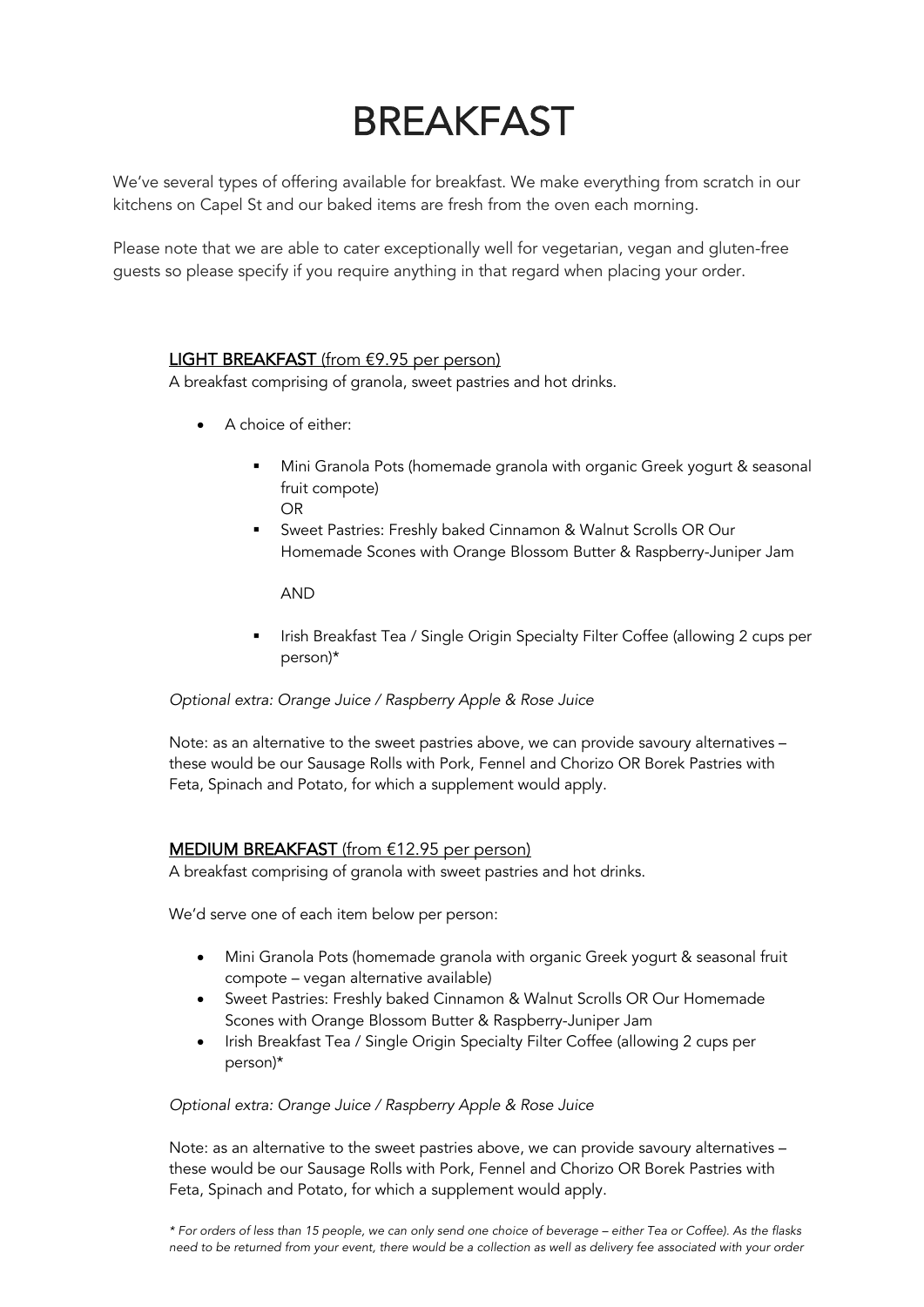### BIG BREAKFAST (from €16.50 per person)

A more substantial breakfast incorporating a big breakfast item along with hot drinks and something sweet!

We'd serve one of each item below per person:

- Big Breakfast Sandwiches (Meaty and Vegetarian options available) (alternative: Sausage Rolls with Pork, Fennel and Chorizo OR Borek Pastries with Feta, Spinach and Potato)
- Superseed Fig & Orange Breakfast slice or some freshly baked morning pastries
- Irish Breakfast Tea / Single Origin Speciality Filter Coffee (allowing 2 cups per person)

*Optional extra: Orange Juice / Raspberry Apple & Rose Juice* 

### CUSTOM BREAKFAST

We are happy to understand your particular requirements and put in place a specific menu. Please discuss what you have in mind with our team (please note that we are only able to customize our offering for larger groups/orders).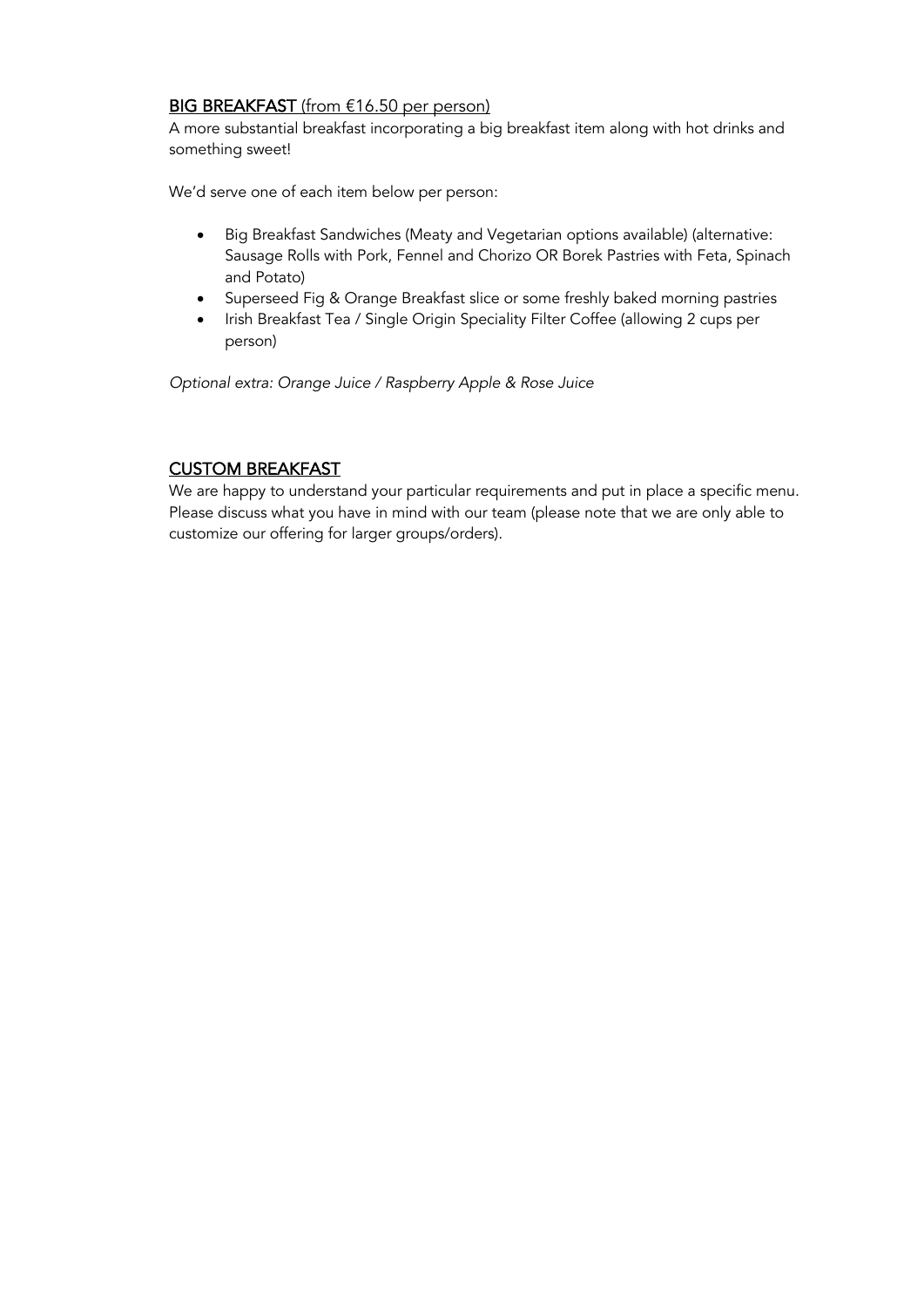# LUNCH

Brother Hubbard has an extensive menu available for lunch. The options below are representative of the style and substance of what we provide but our menu is exceptionally creative and seasonal so the specific dishes change – we can advise you of what we have available the week of your event.

Please note that we are able to cater exceptionally well for vegetarian, vegan and gluten-free guests so please specify if you require anything in that regard when placing your order.

You can add on cold drinks, hot drinks and/or desserts to your lunch order.

### Sandwiches & Salads (from €12.95 per person)

Selection of our sandwiches/wraps with accompanying salad selection.

Examples of sandwiches/wraps include:

- *The Spicy Chicken Wrap:* Spicy & Sweet Marinated Chicken with pickled cucumber, spicy Jalapeño aioli, charred corn and spinach.
- *The Greek Pork:* roast marinated Pork with roast pepper, cucumber & mint tzakziki, pickles & leaves.
- *"Lemon Cauli Chew" Wrap (vegan):* Lemon-battered Cauliflower, gentle spices & harissa aioli, spinach, pickles and shredded carrot.
- *Aubergine & Halloumi Sandwich (vegetarian):* Roast marinated Aubergine, halloumi, aioli, pickled cucumber and spinach leaves

Examples of salads include:

- Wedding Cous Cous with puy lentils, cous cous, celery, caramelised onions, rooibossoaked sultanas, toasted almonds with a mint and citrus dressing
- Roasted Butternut squash, chargrilled sweetcorn, spiced pumpkin seeds, sumac roasted onions with a harrissa dressing, chilli and nut dukkah
- Middle Eastern 'Slaw: Mixed Cabbage & Carrot with Tahini-Lemon dressing & fresh Dill

*(Soup is also available but for a minimum of 20 people as this is required to be delivered in a heated urn and served from same)*

### Salads & Proteins Selection (from €18 per person)

A substantial lunch - we would send a selection of 3 salads along (see examples above) along with 2 proteins (a meat as well as a vegan/vegetarian option).

The meal would be served with our homemade bread and seasonal hummus.

(Soup is also available but for a minimum of 20 people as this is required to be delivered in a heated urn and served from same)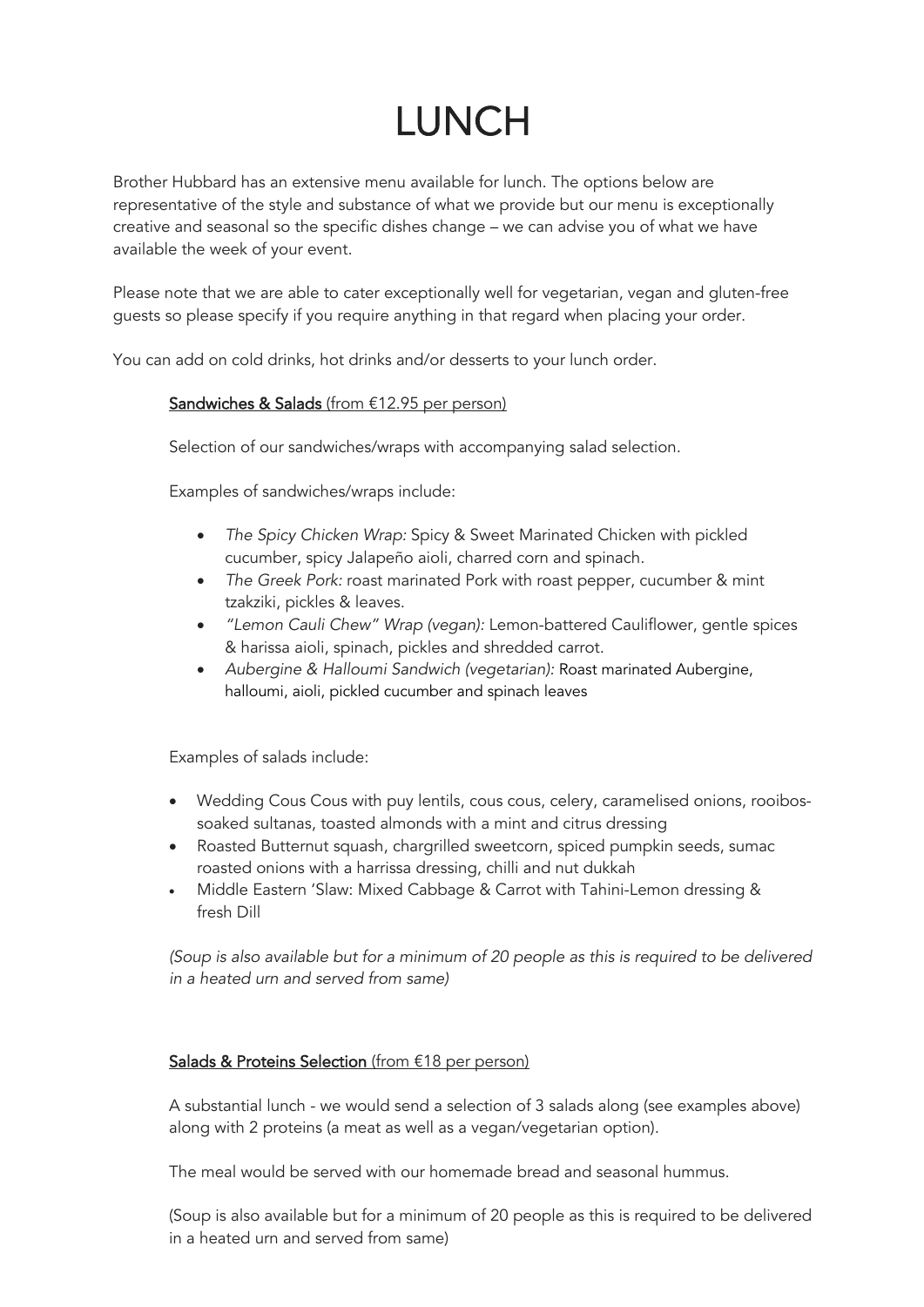Examples of Proteins include:

- Moroccan-spiced Chicken Thighs with puy lentil, baby spinach & pickles
- Roast Pork Slices with Tzkaziki, Pickles and Fresh Herbs
- Roast Aubergine Baba Ganoush with pistachio, pomegranate, fresh herbs & tahinilemon dressing
- Falafel with Tahini-Lemon dressing, Baby Spinach, Pickles

### Hot Lunch Option (minimum order of 20 people) (from €23.50 per person)

A substantial lunch - we would send one or two hot main dishes, along with a side plus salad to serve to your guests as well as homemade bread and seasonal hummus.

Examples of the hot dishes include:

- Tagine of Chicken & Fennel with Carrot, served with Cous Cous, spiced yogurt dressing and fresh herbs
- Beef & Mushroom Stroganoff with Herbed Potato, Fresh Vegetable julienne
- Turlu Turlu Roast Vegetable stew, served with Cous Cous, spiced yogurt dressing and fresh herbs (vegan version available)

### Hot Lunch - Heat at Home Option (from €20.50 per person)

Where a smaller group are dining, we are able to send main courses that can be so easily heated at home – all that will be required is a hot oven and we will send clear instructions for heating and serving (there won't be any more than 5 minutes work, we promise!).

Options include examples such as:

- Free Range Chicken Supreme in a fragrant almond-romesco sauce with chickpea & kale with lemon yogurt dressing & fresh herbs
- Beef & Feta Koftas in a rich tomato, roast pepper & harissa sauce served with spiced yogurt dressing & fresh herbs
- Moroccan Aubergine & Chickpea Zaalouk with Roast Carrot & baby spinach

The above represents a substantial lunch - we would send one or two main dish choices, plus an accompanying side (potato or grain, as appropriate) as well as a salad to serve to your guests.

### *We can also send a selection of Mezze starters to enjoy and please see below for our dessert options.*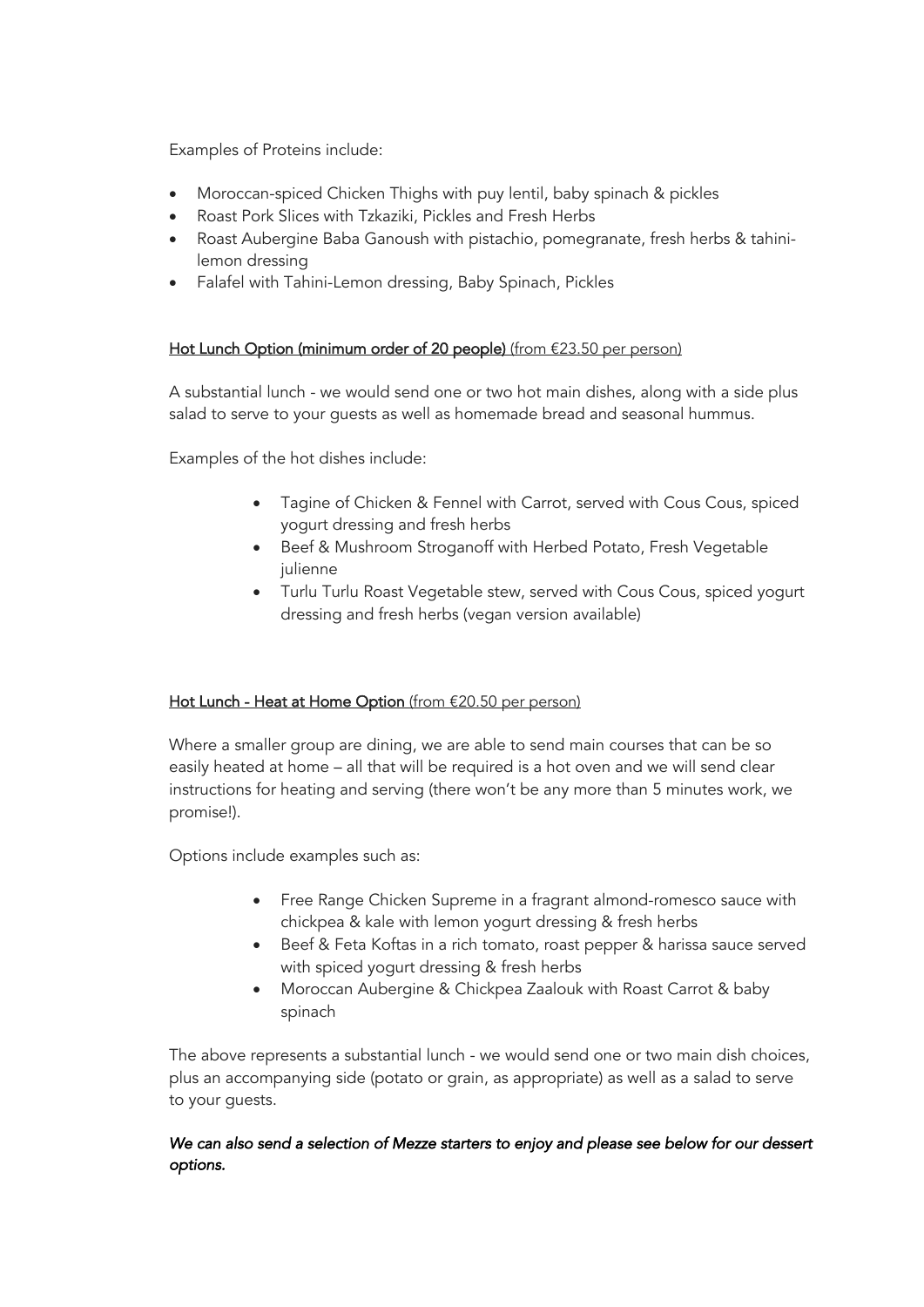### Summer Barbeque – Let's Make it a Feast

We are delighted to now offer all that you would need for a great barbeque offering – you provide the protein (meat, vegetarian alternative) and we can provide all of the following to turn your BBQ into a proper feast. We'd send the following (allowing for 1 portion per person) of each:

- Seasonal Hummus
- Flatbreads (2 per person) and our Caramelised Seed Crackers (2 per person)
- 3 Seasonal Salads including our Middle Eastern Slaw (just perfect with grilled meats)
- Romesco Bravas Potatoes (Roast Baby Potatoes in our zingy Almond-Romesco sauce – served with Aioli- this dish will come in a foil tray with oven heating instructions)
- Dressings for your meats/proteins: Tzakziki, Zhough, Harissa
- Our Homemade Pickles

The price for the above would be €23.50 per person.

### *Don't Forget the Kids*

We can offer a selection of items to suit the little ones. When ordering, please use the "Other Information" section on our online form to advise us of how many children you're aiming to feed and what you have in mind!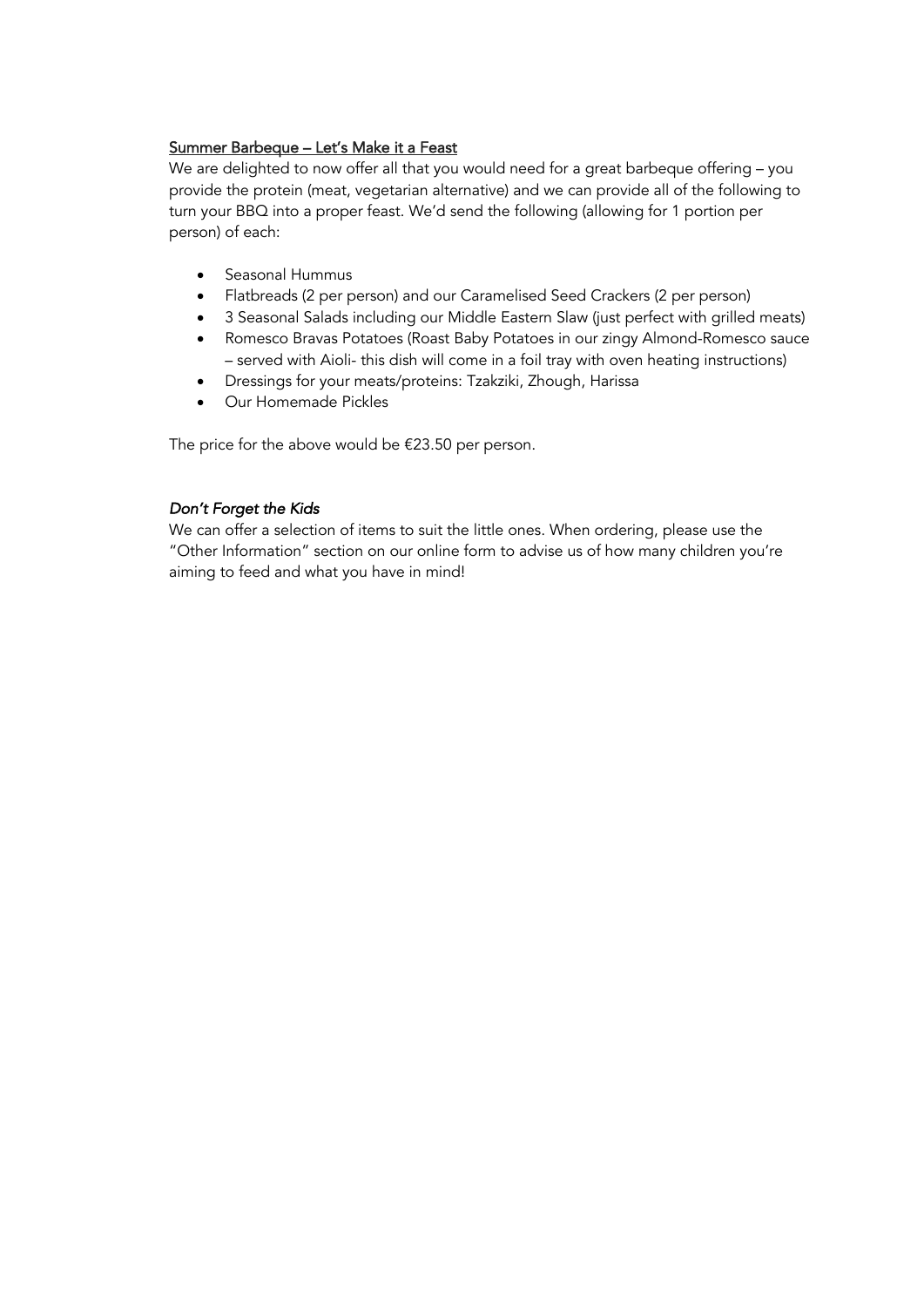# AFTERNOON

Please note that we are able to cater exceptionally well for vegetarian, vegan and gluten-free guests so please specify if you require anything in that regard when placing your order.

### *Afternoon Drinks + Treats (from* €*9.95 per person)*

We have an extensive selection of home baked items as well as our Farmhand Teas and Single Origin Specialty Filter Coffee.

For afternoons, we can send a selection of baked items alongside our hot drinks.

Examples include our famous brownies, baked Basque cheesecake, vegan Berry Bakewell slice, Lemon Brulee slice, Coffee Cake. We can also send a selection of scones and our baked buns (Cinnamon & Walnut Scroll, Chocolate & Hazelnut Babka).

Alternatively, we can send a selection of "mini bites" (allowing 3 per person) with the hot drinks. Examples include several of the above items made "mini" such as mini brownies, mini lemon slices, mini bakewell slices, chocolate & hazelnut baci, etc.

### Summer Barbeque – Let's Make it a Feast

We are delighted to now offer all that you would need for a great barbeque offering – you provide the protein (meat, vegetarian alternative) and we can provide all of the following to turn your BBQ into a proper feast. We'd send the following (allowing for 1 portion per person) of each:

- Seasonal Hummus
- Flatbreads (2 per person) and our Caramelised Seed Crackers (2 per person)
- 3 Seasonal Salads including our Middle Eastern Slaw (just perfect with grilled meats)
- Romesco Bravas Potatoes (Roast Baby Potatoes in our zingy Almond-Romesco sauce – served with Aioli- this dish will come in a foil tray with oven heating instructions)
- Dressings for your meats/proteins: Tzakziki, Zhough, Harissa
- Our Homemade Pickles

The price for the above would be  $£23.50$  per person.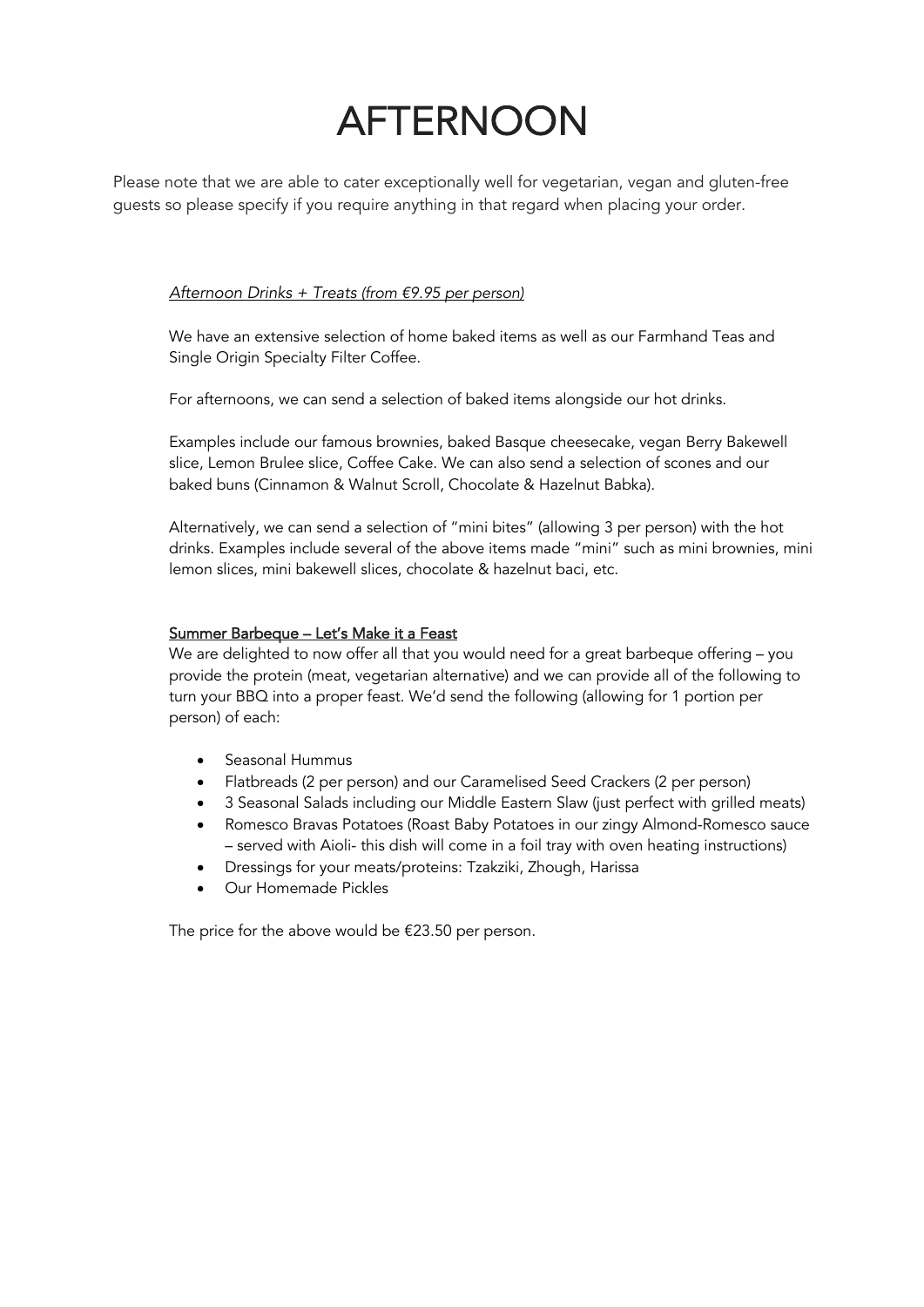# CANAPES & EVENING FOOD

We've several types of meal available for your evening event – from selections of canapes and small dishes to a full hot meal.

Please note that we are able to cater exceptionally well for vegetarian, vegan and gluten-free guests so please specify if you require anything in that regard when placing your order.

We are also able to organize a selection of drinks (alcoholic, non-alcoholic) as well as desserts along with tea and coffee to accompany your meal.

### Full Canape Mezze Meal *(from* €*26.50 per person)*

We'd propose the following selection being provided, allowing for a really lovely variety (we'd send enough so that everyone has 1 of each item to enjoy - which would equate to a delicious and substantial meal):

- 1. Gently spiced Pork & Fennel Sausage Rolls, Tomato Relish, Toasted Sesame & Nigellaseed
- 2. Borek Pastries, filled with Potato, Leek, Spinach, with Za'taar
- 3. Seasonal Hummus Pots with Crunchy Vegetable Crudites, Flatbread Crackers, Roast Spiced Chickpeas, Zough & Pickles
- 4. Moroccan Chicken Salad Pots, Mixed Grains, Baby Spinach, Spiced Yogurt, Red Onion Pickle
- 5. Goat's Cheese on caramelised seeded crackers topped with pickled grapes & micro herbs
- 6. Seasonal Salad Pot (changes regularly but always a delicious, nutritious and filling delight)

### Light Canape Menu *(from 19.50 per person)*

We would send a smaller selection of items, allowing for 4 smaller items per person (this would equate to a lighter style supper/snack). Examples of the items available include:

- 1. Gently spiced Pork & Fennel Sausage Rolls, Tomato Relish, Toasted Sesame & **Nigellaseed**
- 2. Borek Pastries, filled with Potato, Leek, Spinach, with Za'taar
- 3. Hummus-topped Crackers with Roast Spiced Chickpeas, Zough & Pickles
- 4. Goat's Cheese with Pickled Grapes & Sumac on Caramelised Seed Crackers
- 5. Mini Seasonal Salad Pot (changes regularly but always a delicious, nutritious and filling delight)

### Dessert Canape Menu (from 10.95 per person)

In terms of dessert, we would send a mini selection of desserts, allowing for 3 'bites' per person (1 of each item). An example of these are.

- 1. Mini Cherry & Almond Bakewells
- 2. Chocolate & Hazelnut Baci with Raspberry
- 3. Mini Lemon Brulee Bars with Poppyseed shortcrust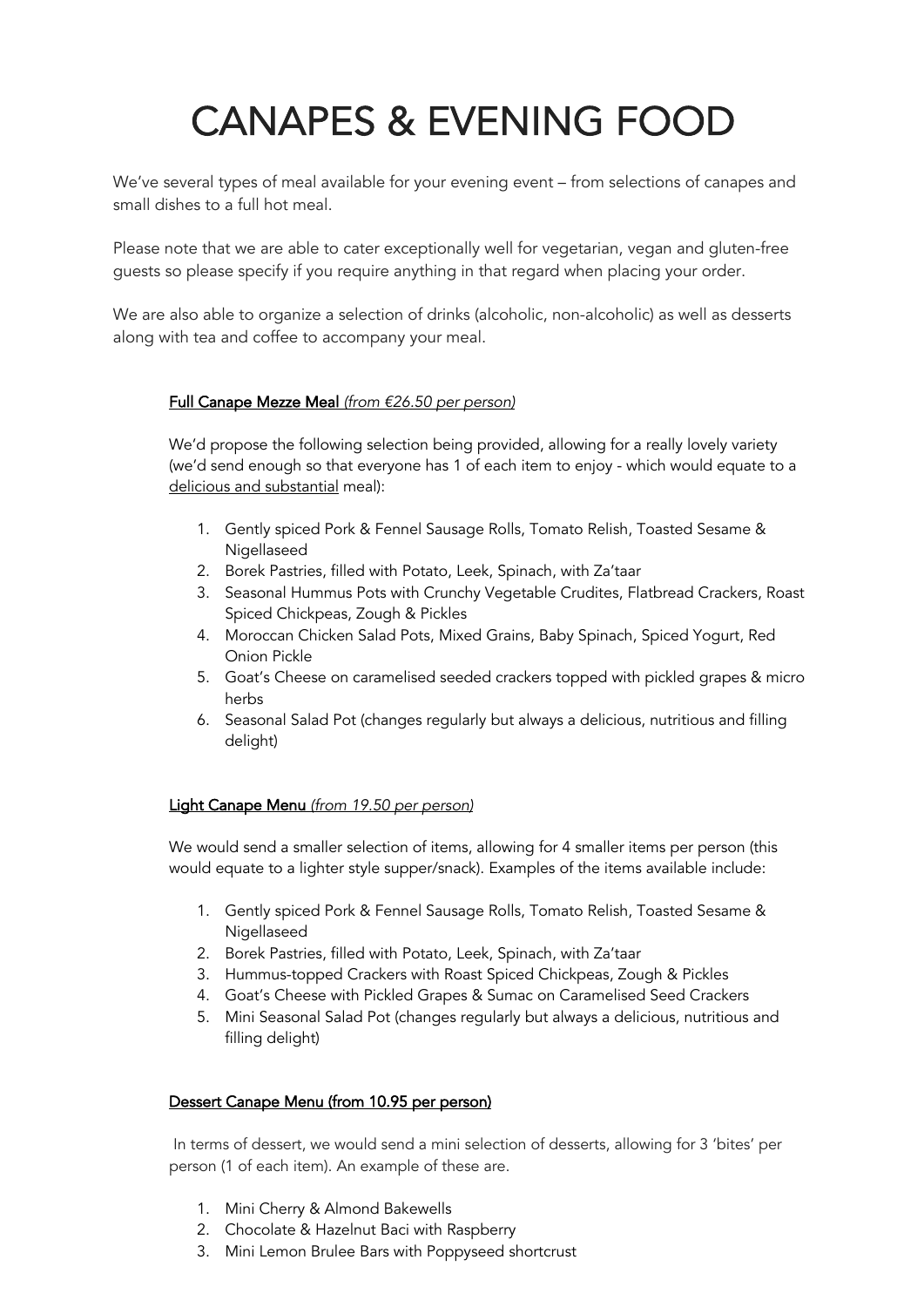#### *Alternatively, we can send individual desserts from our bakery – all priced at between* €*3.95 –* €*5.95 per person.*

### Hot Dinner Menu (minimum order of 20 people) (from €25.50 per person)

A substantial dinner - we would send one or two hot main dishes, plus salad to serve to your guests as well as homemade bread and seasonal hummus.

Examples of the hot dishes include:

- Tagine of Chicken & Fennel with Carrot, served with Cous Cous, spiced yogurt dressing and fresh herbs
- Beef & Mushroom Stroganoff with Herbed Potato, Fresh Vegetable julienne
- Turlu Turlu Roast Vegetable stew with Freekah Pilaf, fresh herbs, spiced yogurt dressing (vegan version available)

### *We can also send a selection of Mezze starters to enjoy and please see below for our dessert options.*

### Hot Dinner - Heat at Home Option (from €22.50 per person)

Where a smaller group are dining, we are able to send main courses that can be so easily heated at home – all that will be required is a hot oven and we will send clear instructions for heating and serving (there won't be any more than 5 minutes work, we promise!).

Options include examples such as:

- Free Range Chicken Supreme in a fragrant almond-romesco sauce with chickpea & kale with lemon yogurt dressing & fresh herbs
- Beef & Feta Koftas in a rich tomato, roast pepper & harissa sauce served with spiced yogurt dressing & fresh herbs
- Moroccan Aubergine & Chickpea Zaalouk with Roast Carrot & baby spinach

The above would equate to a substantial dinner - we would send one or two main dish choices, plus an accompanying side (potato or grain, as appropriate) as well as a salad to serve to your guests and our homemade bread and seasonal hummus.

### *We can also send a selection of Mezze starters to enjoy and please see below for our dessert options.*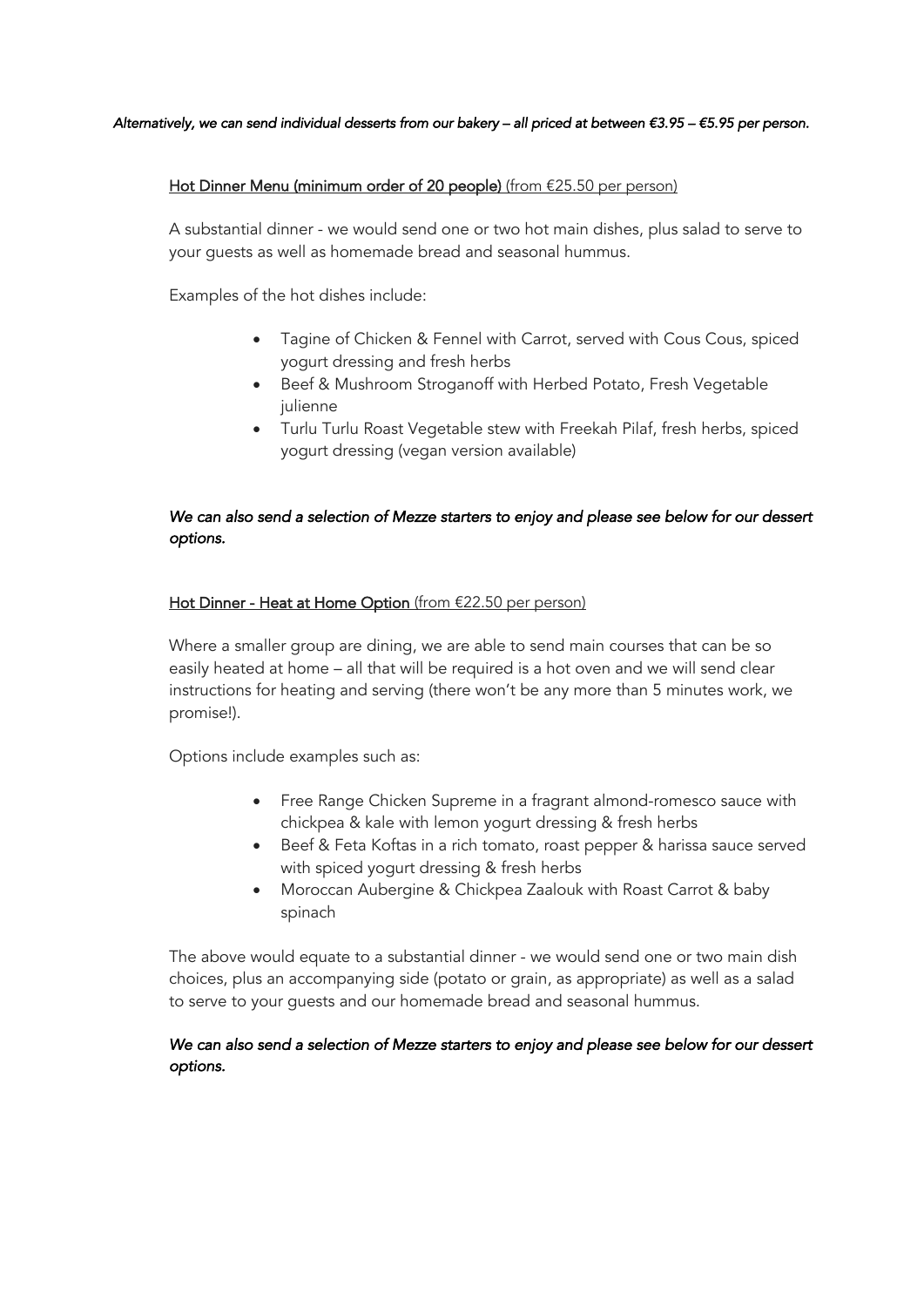### Summer Barbeque – Let's Make it a Feast

We are delighted to now offer all that you would need for a great barbeque offering – you provide the protein (meat, vegetarian alternative) and we can provide all of the following to turn your BBQ into a proper feast. We'd send the following (allowing for 1 portion per person) of each:

- Seasonal Hummus
- Flatbreads (2 per person) and our Caramelised Seed Crackers (2 per person)
- 3 Seasonal Salads including our Middle Eastern Slaw (just perfect with grilled meats)
- Romesco Bravas Potatoes (Roast Baby Potatoes in our zingy Almond-Romesco sauce – served with Aioli- this dish will come in a foil tray with oven heating instructions)
- Dressings for your meats/proteins: Tzakziki, Zhough, Harissa
- Our Homemade Pickles

The price for the above would be  $£23.50$  per person.

### Dessert Canape Menu (minimum order of 12 people) (from 10.95 per person)

In terms of dessert, we would send the following mini selection of desserts, allowing for 3 'bites' per person (1 of each item). These would include.

- 1. Mini Strawberry & Almond Bakewells
- 2. Chocolate & Hazelnut Baci with Raspberry
- 3. Mini Lemon Brulee Bars with Poppyseed shortcrust

#### *Alternatively, we can send individual desserts from our bakery – all priced at between* €*3.95 –* €*5.95 per person.*

### *Don't Forget the Kids*

We can offer a selection of items to suit the little ones. When ordering, please use the "Other Information" section on our online form to advise us of how many children you're aiming to feed and what you have in mind!